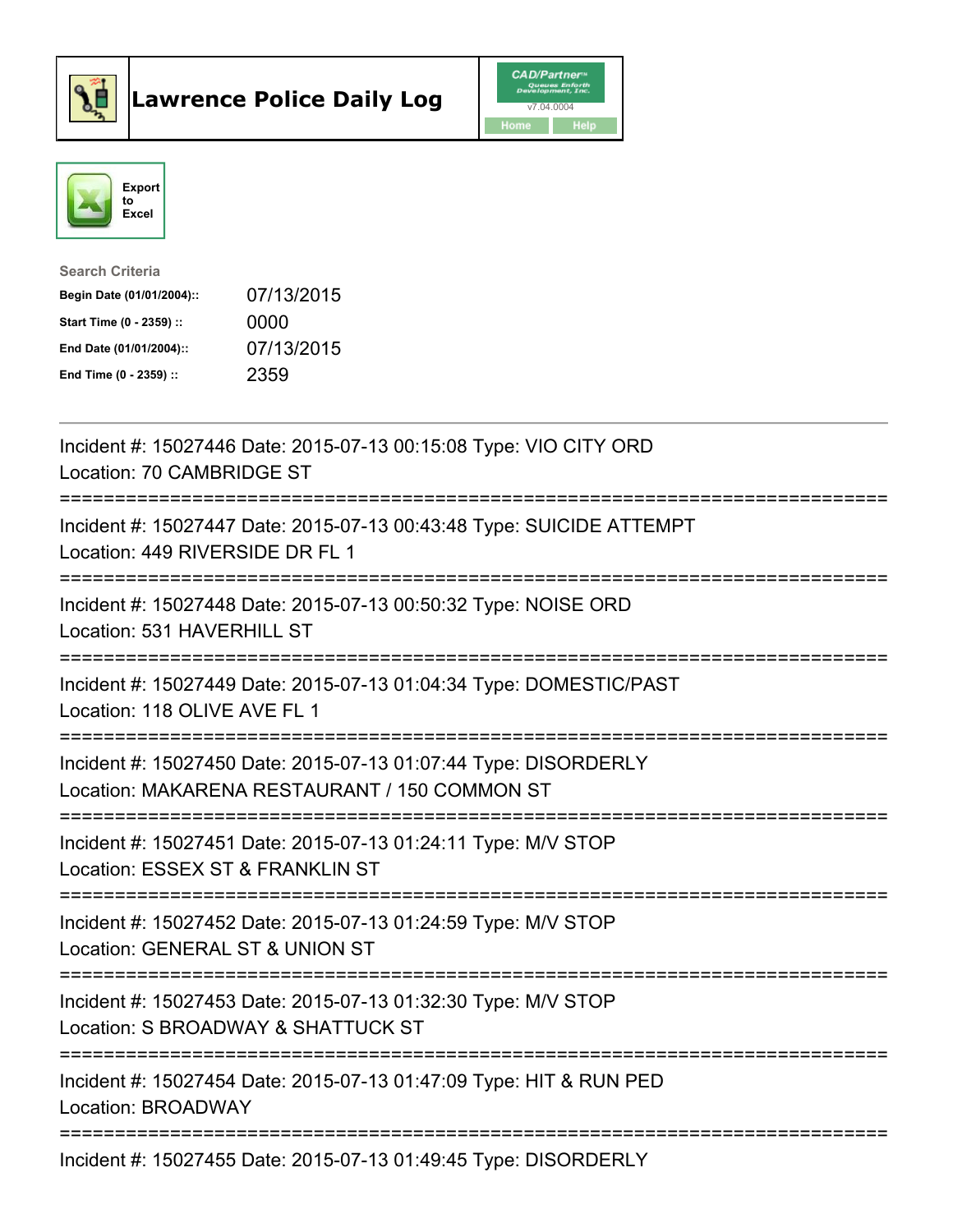Location: GATEWAY PUB / 339 MERRIMACK ST =========================================================================== Incident #: 15027456 Date: 2015-07-13 02:03:59 Type: M/V STOP Location: HAVERHILL ST & LAWRENCE ST =========================================================================== Incident #: 15027457 Date: 2015-07-13 02:33:26 Type: M/V STOP Location: LAWRENCE ST & PARK ST =========================================================================== Incident #: 15027458 Date: 2015-07-13 02:33:31 Type: SUS PERS/MV Location: BOXFORD ST & OSGOOD ST =========================================================================== Incident #: 15027459 Date: 2015-07-13 02:47:46 Type: NOISE ORD Location: 112 MARSTON ST #319 =========================================================================== Incident #: 15027460 Date: 2015-07-13 02:57:10 Type: DISTURBANCE Location: 264 JACKSON ST FL 2 =========================================================================== Incident #: 15027461 Date: 2015-07-13 03:01:31 Type: M/V STOP Location: CANAL ST =========================================================================== Incident #: 15027462 Date: 2015-07-13 03:11:55 Type: B&E/PROG Location: 264 E HAVERHILL ST #1 RIGHT =========================================================================== Incident #: 15027463 Date: 2015-07-13 03:18:10 Type: DISTURBANCE Location: 15 SAXONIA AV FL 2 =========================================================================== Incident #: 15027464 Date: 2015-07-13 03:48:00 Type: DISTURBANCE Location: 199 LAWRENCE ST =========================================================================== Incident #: 15027465 Date: 2015-07-13 04:08:02 Type: STOL/MV/PAS Location: 246 BAILEY ST =========================================================================== Incident #: 15027466 Date: 2015-07-13 05:02:36 Type: UNKNOWN PROB Location: 252 WATER ST =========================================================================== Incident #: 15027467 Date: 2015-07-13 05:27:28 Type: ALARMS Location: 2 NEWBURY ST =========================================================================== Incident #: 15027468 Date: 2015-07-13 05:33:35 Type: DK (DRUNK) Location: 14 OHIO AV =========================================================================== Incident #: 15027469 Date: 2015-07-13 06:02:50 Type: ALARMS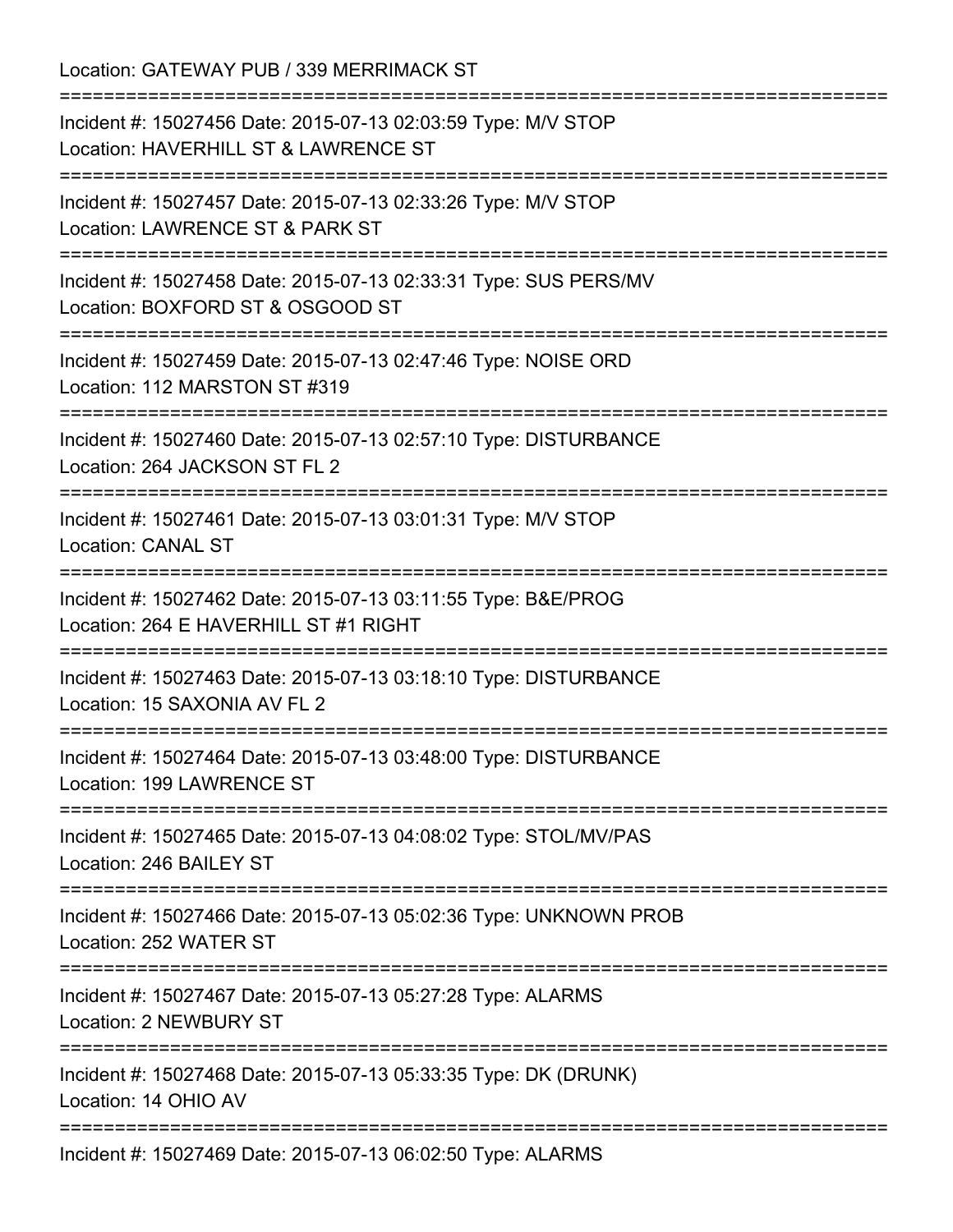=========================================================================== Incident #: 15027470 Date: 2015-07-13 06:48:20 Type: MAN DOWN Location: FERRY ST & LINEHAN ST =========================================================================== Incident #: 15027471 Date: 2015-07-13 07:27:10 Type: ALARMS Location: 43 WARREN ST =========================================================================== Incident #: 15027472 Date: 2015-07-13 07:29:51 Type: CLOSE STREET Location: BLANCHARD ST & FARNHAM ST =========================================================================== Incident #: 15027473 Date: 2015-07-13 07:34:30 Type: CLOSE STREET Location: PARKER ST & SALEM ST =========================================================================== Incident #: 15027474 Date: 2015-07-13 07:41:30 Type: MAL DAMAGE Location: 15 HOLT ST =========================================================================== Incident #: 15027475 Date: 2015-07-13 07:47:09 Type: M/V STOP Location: FRANKLIN ST & HAVERHILL ST =========================================================================== Incident #: 15027476 Date: 2015-07-13 07:54:47 Type: M/V STOP Location: LAWRENCE ST & LOWELL ST =========================================================================== Incident #: 15027477 Date: 2015-07-13 08:10:06 Type: DISABLED MV Location: 500 MERRIMACK ST =========================================================================== Incident #: 15027478 Date: 2015-07-13 08:11:17 Type: A&B PAST Location: HOLLY ST =========================================================================== Incident #: 15027479 Date: 2015-07-13 08:13:44 Type: CLOSE STREET Location: CENTRE ST & HAMPSHIRE ST =========================================================================== Incident #: 15027480 Date: 2015-07-13 08:26:55 Type: SUS PERS/MV Location: 114 PLAZA =========================================================================== Incident #: 15027481 Date: 2015-07-13 08:39:07 Type: SUS PERS/MV Location: 205 BROADWAY =========================================================================== Incident #: 15027482 Date: 2015-07-13 09:03:54 Type: MEDIC SUPPORT Location: 99 MARKET ST #APT1 =========================================================================== Incident #: 15027483 Date: 2015-07-13 09:32:05 Type: SUS PERS/MV

Location: ESSEX ST & FLORAL ST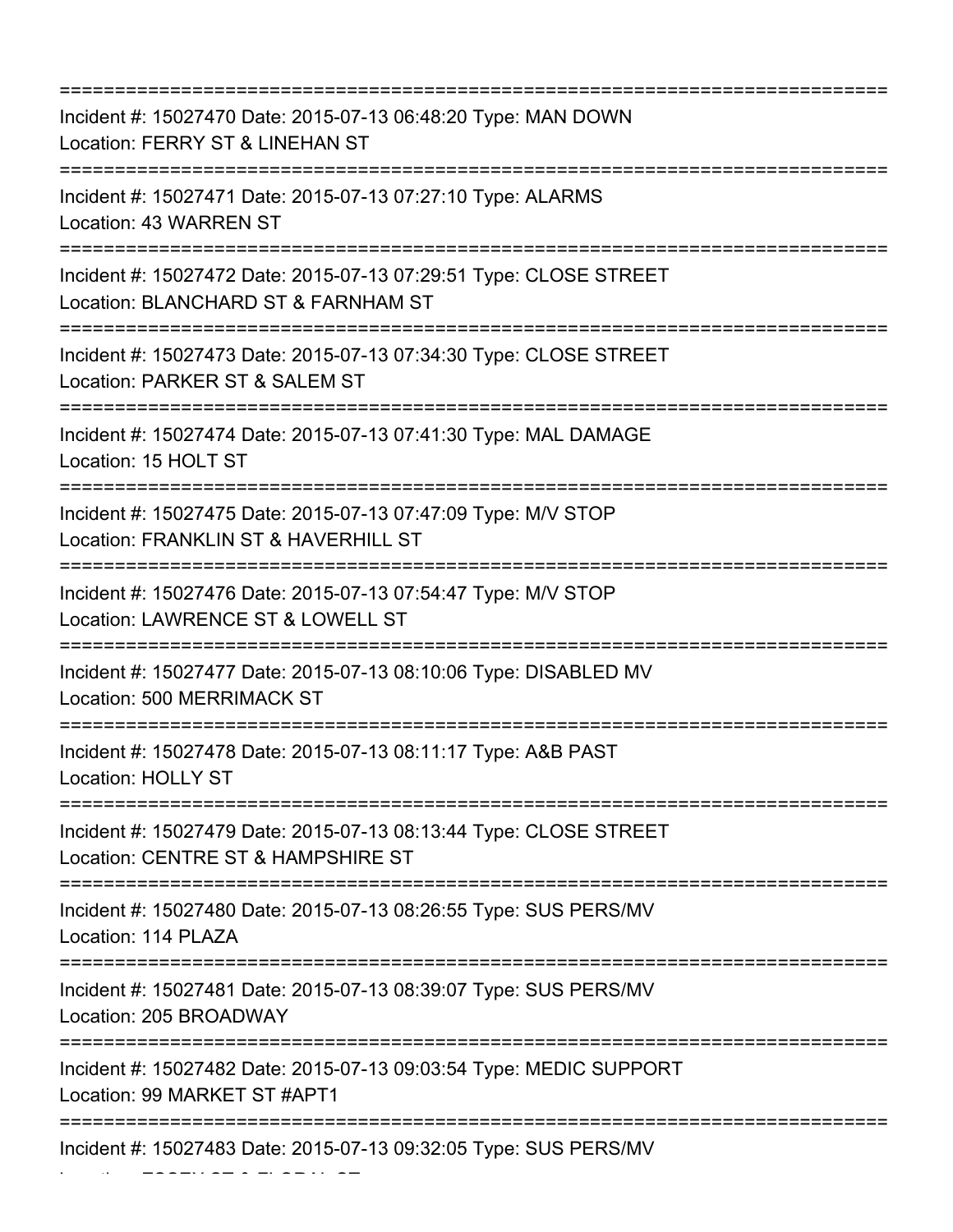| Incident #: 15027487 Date: 2015-07-13 09:33:45 Type: SUS PERS/MV<br>Location: NEWTON ST & ROWE ST                                                      |
|--------------------------------------------------------------------------------------------------------------------------------------------------------|
| Incident #: 15027484 Date: 2015-07-13 09:35:57 Type: WARRANT SERVE<br>Location: 379 HAVERHILL ST #2                                                    |
| Incident #: 15027485 Date: 2015-07-13 09:36:37 Type: ROBBERY UNARM<br>Location: SOUTH LAWRENCE EAST SCHOOL / 165 CRAWFORD ST<br>:===================== |
| Incident #: 15027486 Date: 2015-07-13 09:40:03 Type: MEDIC SUPPORT<br>Location: 85 BRADFORD ST                                                         |
| Incident #: 15027488 Date: 2015-07-13 09:58:11 Type: LARCENY/PAST<br>Location: 56 OSGOOD ST                                                            |
| Incident #: 15027489 Date: 2015-07-13 10:04:11 Type: GENERAL SERV<br>Location: FERRY ST & PROSPECT ST                                                  |
| Incident #: 15027490 Date: 2015-07-13 10:32:32 Type: SUS PERS/MV<br>Location: 15 UNION ST                                                              |
| Incident #: 15027491 Date: 2015-07-13 10:36:00 Type: SELECTIVE ENF<br>Location: DURSO AV & WINTHROP AV                                                 |
| Incident #: 15027492 Date: 2015-07-13 10:39:26 Type: FIRE<br>Location: 57 COMMON ST                                                                    |
| Incident #: 15027493 Date: 2015-07-13 10:40:49 Type: FIRE<br>Location: 575 COMMON ST                                                                   |
| Incident #: 15027494 Date: 2015-07-13 10:45:08 Type: MEDIC SUPPORT<br>Location: 485 S. BROADWAY #17                                                    |
| :====================================<br>Incident #: 15027495 Date: 2015-07-13 10:50:01 Type: 911 HANG UP<br>Location: 1 UNION ST                      |
| Incident #: 15027496 Date: 2015-07-13 11:27:35 Type: MEDIC SUPPORT<br>Location: 52 PROSPECT ST                                                         |
| Incident #: 15027497 Date: 2015-07-13 11:38:05 Type: MEDIC SUPPORT                                                                                     |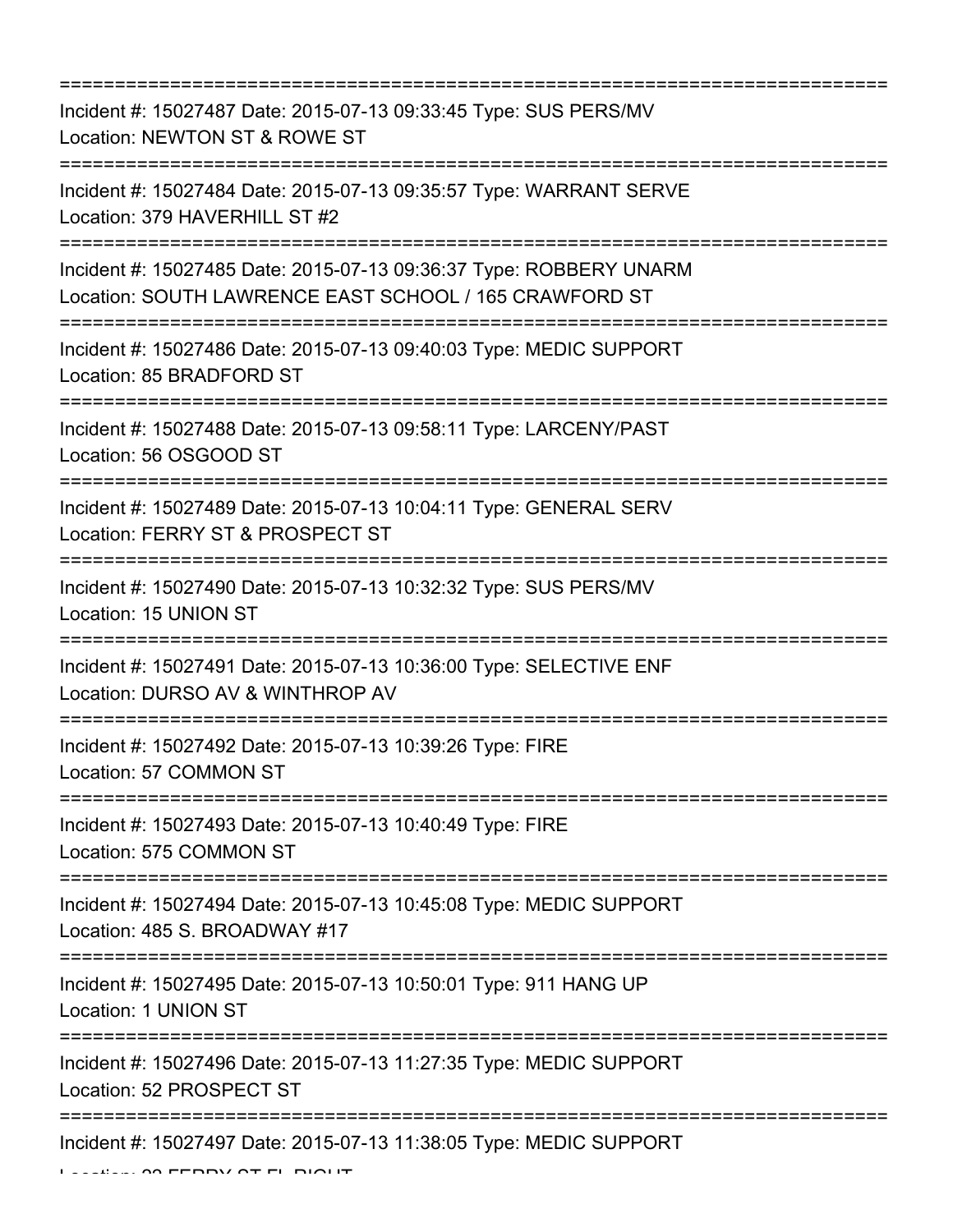| ;=============================<br>===============================                                                                                                                |
|----------------------------------------------------------------------------------------------------------------------------------------------------------------------------------|
| Incident #: 15027498 Date: 2015-07-13 11:42:44 Type: KEEP PEACE<br>Location: 8 GRACE TER<br>====================================                                                 |
| Incident #: 15027499 Date: 2015-07-13 11:44:06 Type: SUS PERS/MV<br>Location: NORTH PARISH & WINTROP AV                                                                          |
| Incident #: 15027500 Date: 2015-07-13 11:57:00 Type: NOTIFICATION<br>Location: 405 ANDOVER ST<br>-----------------------------                                                   |
| Incident #: 15027501 Date: 2015-07-13 12:08:52 Type: UNWANTEDGUEST<br>Location: 39 TRENTON ST                                                                                    |
| Incident #: 15027502 Date: 2015-07-13 12:13:27 Type: HIT & RUN M/V<br>Location: BUSWELL ST & LEXINGTON ST                                                                        |
| Incident #: 15027503 Date: 2015-07-13 12:20:30 Type: KEEP PEACE<br><b>Location: 8 GRACE TER</b>                                                                                  |
| Incident #: 15027504 Date: 2015-07-13 12:20:51 Type: CK WELL BEING<br>Location: 3 NEWTON ST FL 1                                                                                 |
| Incident #: 15027505 Date: 2015-07-13 12:28:44 Type: AUTO ACC/NO PI<br>Location: LOAN USA / 92 BROADWAY                                                                          |
| Incident #: 15027506 Date: 2015-07-13 12:43:26 Type: DOMESTIC/PROG<br>Location: 168 PARK ST                                                                                      |
| ====================================<br>------------------------<br>Incident #: 15027507 Date: 2015-07-13 12:52:45 Type: HIT & RUN M/V<br>Location: FERN ST & LEXINGTON ST       |
| Incident #: 15027508 Date: 2015-07-13 12:58:13 Type: B&E/PAST<br>Location: 8 GREEN ST                                                                                            |
| ======================<br>=================================<br>Incident #: 15027509 Date: 2015-07-13 13:16:15 Type: LOST PROPERTY<br>Location: RIO BAR AND GRILL / 9 APPLETON ST |
| Incident #: 15027510 Date: 2015-07-13 13:20:07 Type: MEDIC SUPPORT<br>Location: 34 BYRON AV #1 FL 1                                                                              |
| =====================================<br>Incident #: 15027511 Date: 2015-07-13 13:28:59 Type: UNWANTEDGUEST                                                                      |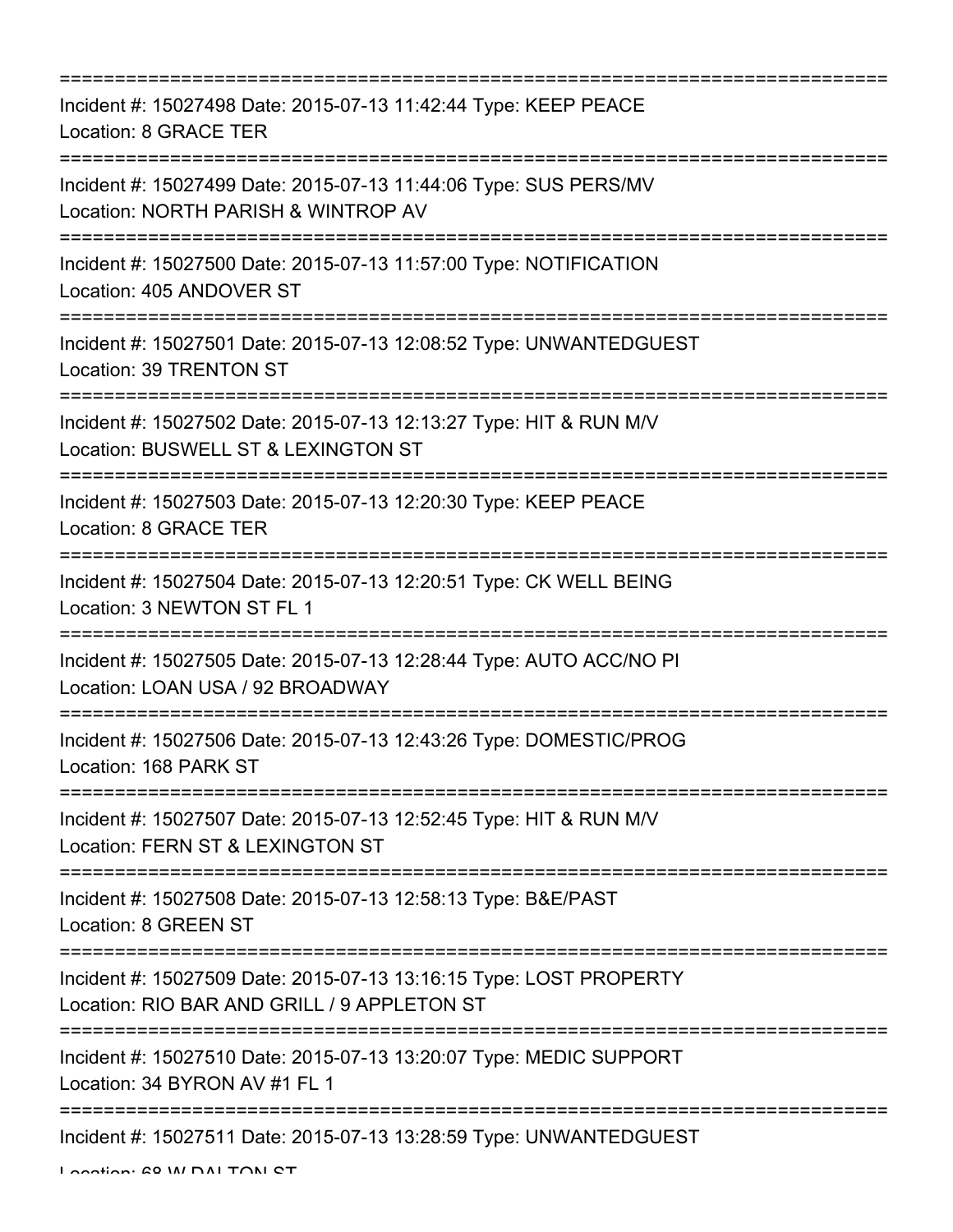| Incident #: 15027512 Date: 2015-07-13 13:34:15 Type: MEDIC SUPPORT<br>Location: 120 BROADWAY                                            |
|-----------------------------------------------------------------------------------------------------------------------------------------|
| Incident #: 15027513 Date: 2015-07-13 13:41:10 Type: PARK & WALK<br>Location: BENNINGTON ST & ERVING AV                                 |
| Incident #: 15027514 Date: 2015-07-13 13:54:19 Type: SUS PERS/MV<br>Location: 59 EATON ST                                               |
| Incident #: 15027515 Date: 2015-07-13 14:06:09 Type: UNWANTEDGUEST<br>Location: 20 DAISY ST<br>===================================      |
| Incident #: 15027516 Date: 2015-07-13 14:09:46 Type: DOMESTIC/PROG<br>Location: 32 GROTON ST #101                                       |
| Incident #: 15027517 Date: 2015-07-13 14:16:04 Type: M/V STOP<br>Location: 10 CAMPO SECO ST                                             |
| ============================<br>Incident #: 15027518 Date: 2015-07-13 14:23:29 Type: MAL DAMAGE<br>Location: SARATOGA ST                |
| ==================================<br>Incident #: 15027519 Date: 2015-07-13 14:35:34 Type: 911 HANG UP<br>Location: 204 S UNION ST FL 3 |
| Incident #: 15027520 Date: 2015-07-13 14:41:30 Type: UNWANTEDGUEST<br>Location: 84 S BROADWAY                                           |
| Incident #: 15027521 Date: 2015-07-13 14:50:53 Type: CK WELL BEING<br>Location: 200 COMMON ST                                           |
| Incident #: 15027522 Date: 2015-07-13 14:54:33 Type: CK WELL BEING<br>Location: 13 WEBSTER CT #3                                        |
| Incident #: 15027523 Date: 2015-07-13 15:00:12 Type: AUTO ACC/NO PI<br>Location: AVON ST & JACKSON ST                                   |
| Incident #: 15027524 Date: 2015-07-13 15:04:45 Type: MAN DOWN<br>Location: FALLS BRIDGE & S BROADWAY                                    |
| Incident #: 15027525 Date: 2015-07-13 15:06:45 Type: B&E/ATTEMPY<br>Location: 30 MYRTLE CT #102 FL 1                                    |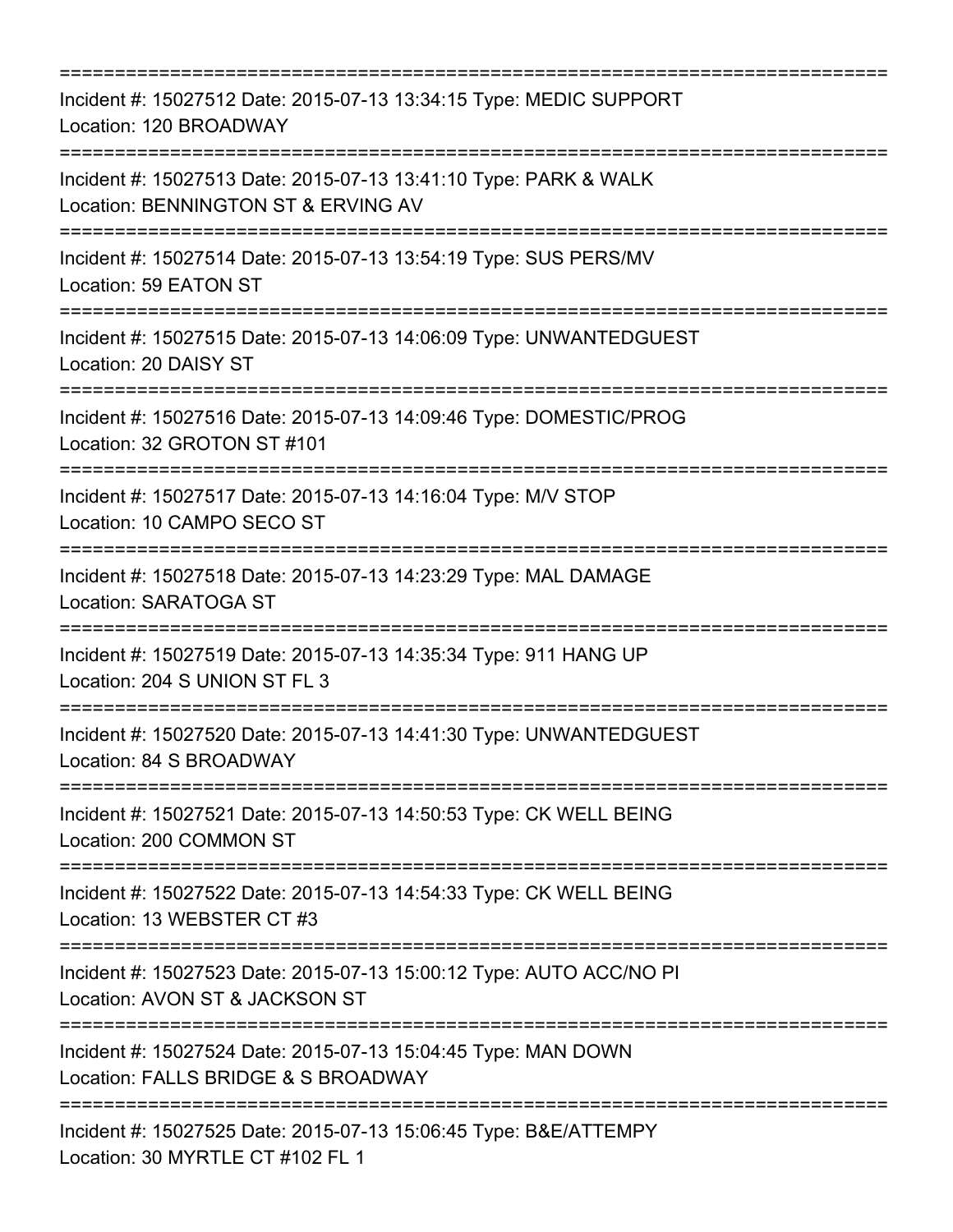Incident #: 15027526 Date: 2015-07-13 15:27:08 Type: MAN DOWN Location: 60 MARGIN ST =========================================================================== Incident #: 15027527 Date: 2015-07-13 15:30:18 Type: DRUG VIO Location: NEWBURY ST & ORCHARD ST =========================================================================== Incident #: 15027528 Date: 2015-07-13 15:50:15 Type: M/V STOP Location: 587WZ3 / 240 BROADWAY =========================================================================== Incident #: 15027529 Date: 2015-07-13 15:53:16 Type: AUTO ACC/NO PI Location: 125 LAWRENCE ST =========================================================================== Incident #: 15027530 Date: 2015-07-13 16:18:21 Type: DRUG VIO Location: SWAN ST =========================================================================== Incident #: 15027531 Date: 2015-07-13 16:20:46 Type: SUS PERS/MV Location: BURGER KING / 187 BROADWAY =========================================================================== Incident #: 15027532 Date: 2015-07-13 16:22:47 Type: MEDIC SUPPORT Location: 65 THORNDIKE ST #1 =========================================================================== Incident #: 15027533 Date: 2015-07-13 16:33:36 Type: AUTO ACC/NO PI Location: AMESBURY ST & ESSEX ST =========================================================================== Incident #: 15027534 Date: 2015-07-13 16:35:06 Type: SUS PERS/MV Location: 51 LAWRENCE ST =========================================================================== Incident #: 15027535 Date: 2015-07-13 16:43:47 Type: TOW OF M/V Location: BROADWAY & CONCORD ST =========================================================================== Incident #: 15027536 Date: 2015-07-13 16:48:13 Type: ALARM/BURG Location: 324 PROSPECT ST =========================================================================== Incident #: 15027537 Date: 2015-07-13 16:52:58 Type: DISTURBANCE Location: 134 FOSTER ST #1 FL 1 =========================================================================== Incident #: 15027538 Date: 2015-07-13 16:56:27 Type: NOTIFICATION Location: 106 TREMONT ST #1 =========================================================================== Incident #: 15027539 Date: 2015-07-13 16:59:42 Type: ALARM/BURG Location: ST GEORGE'S CHURCH / 8 LOWELL ST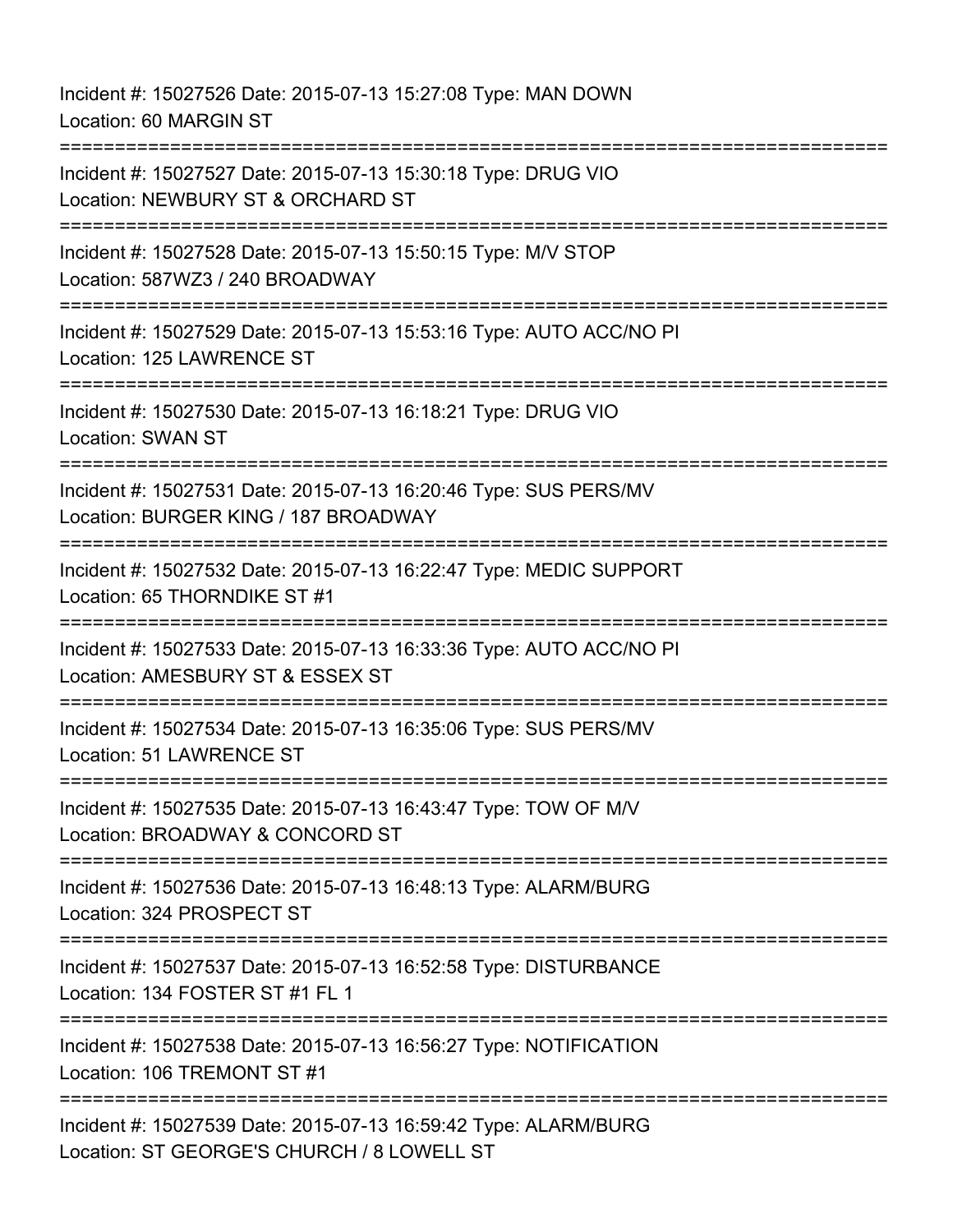| Incident #: 15027540 Date: 2015-07-13 17:10:41 Type: ALARM/BURG<br>Location: GLENN GARY CONTRACTING / 26 ISLAND ST                       |
|------------------------------------------------------------------------------------------------------------------------------------------|
| Incident #: 15027541 Date: 2015-07-13 17:15:44 Type: M/V STOP<br>Location: ACTON ST & BROADWAY                                           |
| Incident #: 15027542 Date: 2015-07-13 17:17:05 Type: M/V STOP<br><b>Location: CENTRAL BRIDGE</b><br>:=================================== |
| Incident #: 15027543 Date: 2015-07-13 17:27:36 Type: FIGHT<br>Location: ALLSTON ST & HIGH ST                                             |
| Incident #: 15027544 Date: 2015-07-13 17:31:52 Type: SUS PERS/MV<br>Location: 90 LOWELL ST                                               |
| Incident #: 15027545 Date: 2015-07-13 17:42:46 Type: ALARM/HOLD<br>Location: BORDER MARKET6172913617 / 651 BROADWAY                      |
| Incident #: 15027546 Date: 2015-07-13 17:45:04 Type: HIT & RUN M/V<br>Location: COMMUNITY AV & HAVERHILL ST                              |
| Incident #: 15027547 Date: 2015-07-13 17:58:22 Type: ALARM/BURG<br>Location: SOUTH LAWRENCE EAST SCHOOL / 165 CRAWFORD ST                |
| Incident #: 15027548 Date: 2015-07-13 18:08:17 Type: ALARM/BURG<br>Location: ESTRELLA OFFICES / 300 ESSEX ST                             |
| Incident #: 15027549 Date: 2015-07-13 18:09:22 Type: PARK & WALK<br>Location: KENNEDY PLAYSTEAD / MARION AV                              |
| Incident #: 15027550 Date: 2015-07-13 18:13:56 Type: PARK & WALK<br>Location: BROOK STREET PARK CALLBOX / 67 BROOK ST                    |
| Incident #: 15027551 Date: 2015-07-13 18:17:14 Type: FIGHT<br>Location: 19 BROADWAY                                                      |
| Incident #: 15027552 Date: 2015-07-13 18:26:03 Type: 209A/SERVE<br>Location: AMES ST & HAVERHILL ST                                      |
| Incident #: 15027553 Date: 2015-07-13 18:28:33 Type: DOMESTIC/PROG<br>Location: 19 BROADWAY AV #1                                        |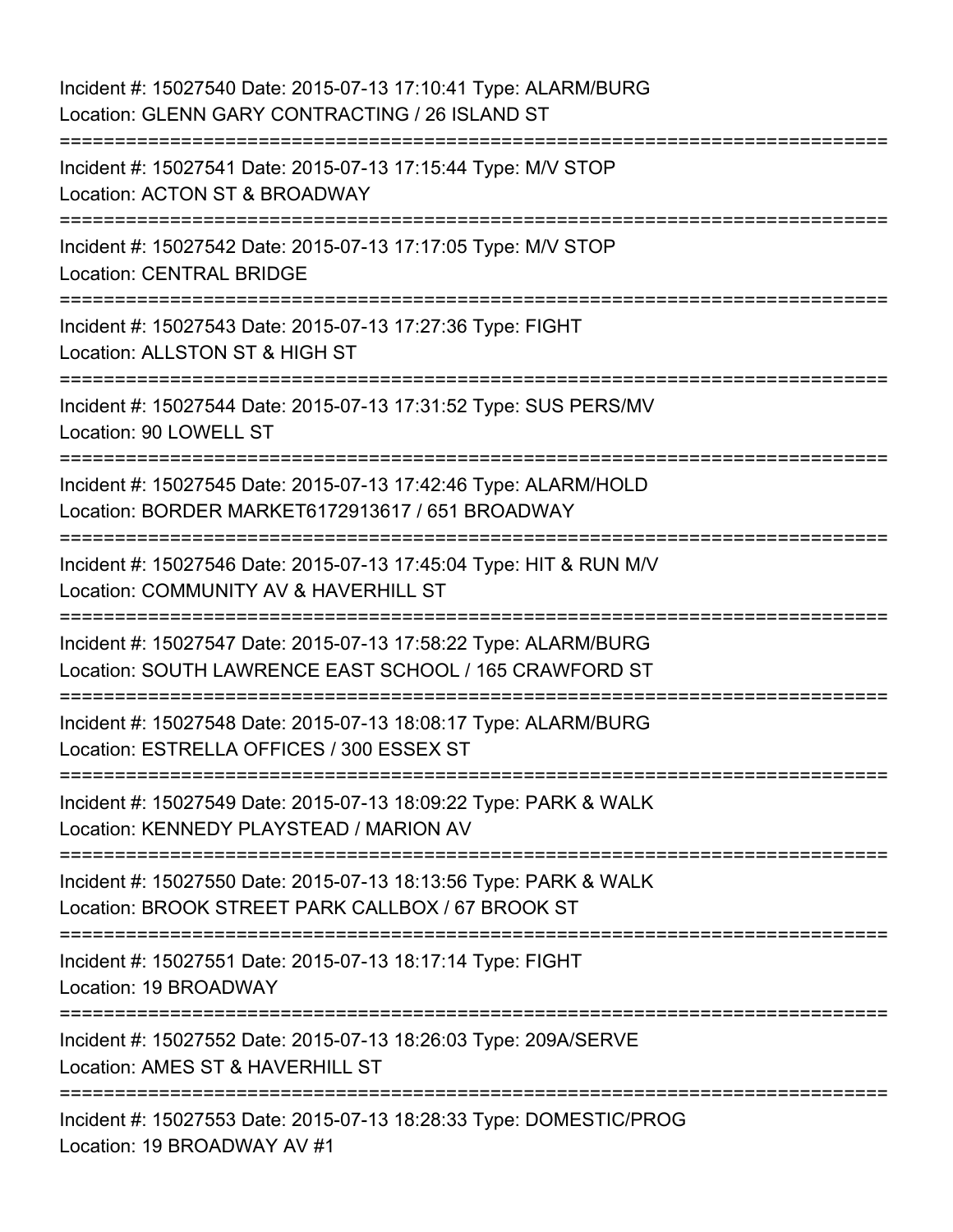Incident #: 15027554 Date: 2015-07-13 18:38:25 Type: DOMESTIC/PROG Location: 161 S UNION ST #3 =========================================================================== Incident #: 15027555 Date: 2015-07-13 18:47:27 Type: M/V STOP Location: 48 WASHINGTON ST =========================================================================== Incident #: 15027556 Date: 2015-07-13 19:07:57 Type: PARK & WALK Location: AMES ST & HAVERHILL ST =========================================================================== Incident #: 15027557 Date: 2015-07-13 19:16:21 Type: LOUD NOISE Location: 36 BOXFORD ST =========================================================================== Incident #: 15027558 Date: 2015-07-13 19:18:06 Type: RECOV/STOL/MV Location: 109 MARGIN ST =========================================================================== Incident #: 15027559 Date: 2015-07-13 19:20:00 Type: M/V STOP Location: ESSEX ST & FRANKLIN ST =========================================================================== Incident #: 15027560 Date: 2015-07-13 19:35:38 Type: M/V STOP Location: FRANKLIN ST & HAVERHILL ST =========================================================================== Incident #: 15027561 Date: 2015-07-13 19:41:25 Type: MAL DAMAGE Location: 34 BROMFIELD ST =========================================================================== Incident #: 15027562 Date: 2015-07-13 19:43:10 Type: M/V STOP Location: BROADWAY & HAVERHILL ST =========================================================================== Incident #: 15027563 Date: 2015-07-13 19:49:02 Type: NOISE ORD Location: 24 STEINER ST =========================================================================== Incident #: 15027564 Date: 2015-07-13 20:18:37 Type: KIDNAP/PAST Location: 30 STORROW ST =========================================================================== Incident #: 15027565 Date: 2015-07-13 20:19:57 Type: GENERAL SERV Location: 245 LAWRENCE ST =========================================================================== Incident #: 15027566 Date: 2015-07-13 20:21:22 Type: AUTO ACC/UNK PI Location: MELVIN ST & OXFORD ST =========================================================================== Incident #: 15027568 Date: 2015-07-13 20:24:26 Type: CK WELL BEING Location: DAIRY QUEEN / 190 S UNION ST

===========================================================================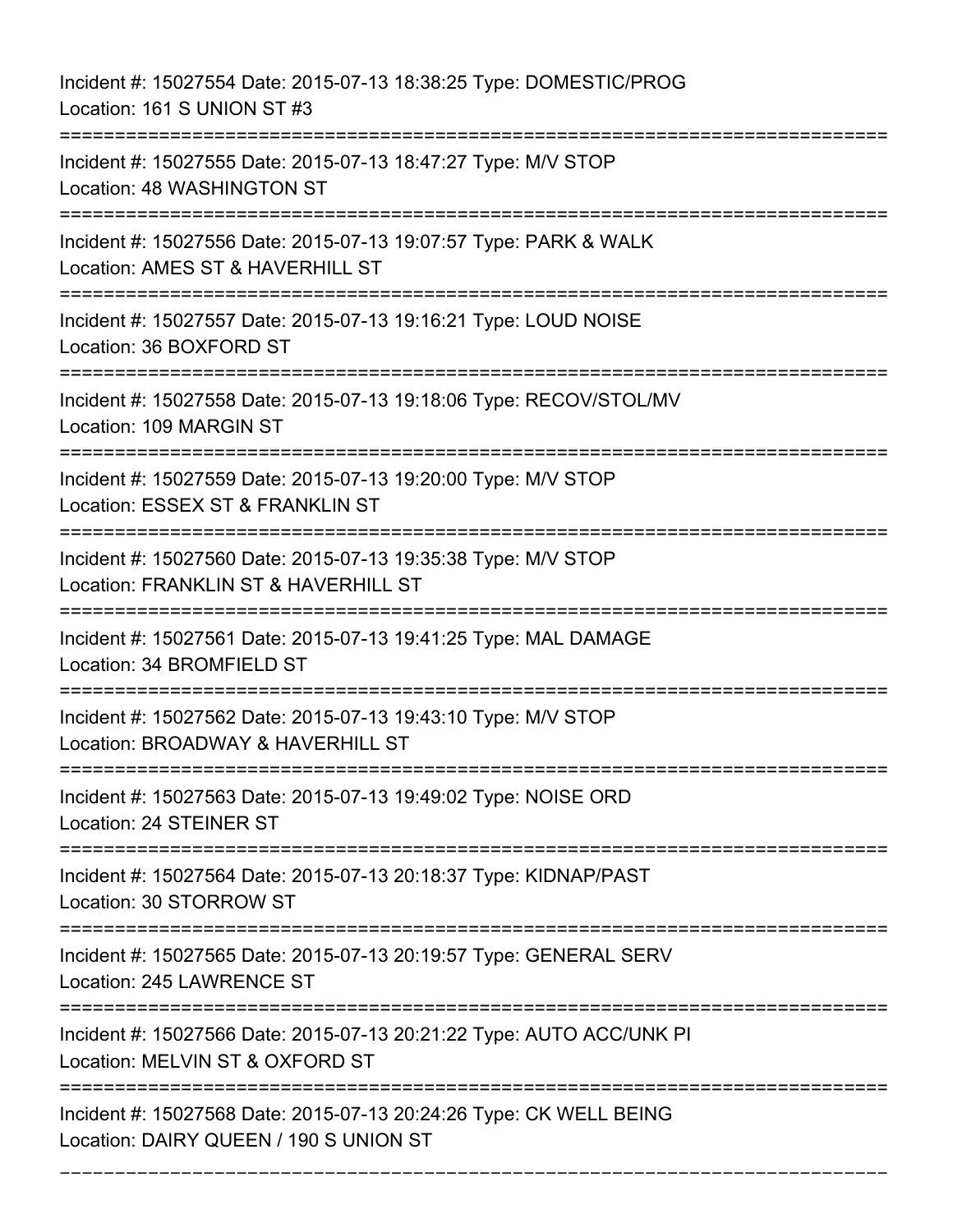Incident #: 15027567 Date: 2015-07-13 20:25:17 Type: DRUG VIO Location: 2 SARATOGA ST =========================================================================== Incident #: 15027569 Date: 2015-07-13 20:42:02 Type: M/V STOP Location: ANDOVER ST & S BROADWAY =========================================================================== Incident #: 15027570 Date: 2015-07-13 20:51:13 Type: MV/BLOCKING Location: 65 INMAN ST =========================================================================== Incident #: 15027571 Date: 2015-07-13 20:52:41 Type: AUTO ACC/PI Location: MARKET ST & PARKER ST =========================================================================== Incident #: 15027572 Date: 2015-07-13 20:53:33 Type: DISORDERLY Location: 32 LAWRENCE ST #27 FL 2 =========================================================================== Incident #: 15027573 Date: 2015-07-13 20:56:11 Type: NOTIFICATION Location: 30 STORROW ST =========================================================================== Incident #: 15027574 Date: 2015-07-13 21:00:04 Type: EXTRA SURVEIL Location: MOUNT VERNON PARK / MT VERNON =========================================================================== Incident #: 15027575 Date: 2015-07-13 21:17:30 Type: M/V STOP Location: ESSEX ST & JACKSON ST =========================================================================== Incident #: 15027576 Date: 2015-07-13 21:21:40 Type: NEIGHBOR PROB Location: 383 CHESTNUT ST #97 FL 1 =========================================================================== Incident #: 15027578 Date: 2015-07-13 21:26:03 Type: THREATS Location: 137 LAWRENCE ST =========================================================================== Incident #: 15027577 Date: 2015-07-13 21:28:58 Type: DRUG VIO Location: BIG N' BEEFY / 415 BROADWAY =========================================================================== Incident #: 15027579 Date: 2015-07-13 21:49:57 Type: COURT DOC SERVE Location: 190 BRUCE ST =========================================================================== Incident #: 15027580 Date: 2015-07-13 21:56:52 Type: INVESTIGATION Location: LOAN USA / 92 BROADWAY =========================================================================== Incident #: 15027581 Date: 2015-07-13 21:58:22 Type: SUS PERS/MV Location: 50 BROADWAY

===========================================================================